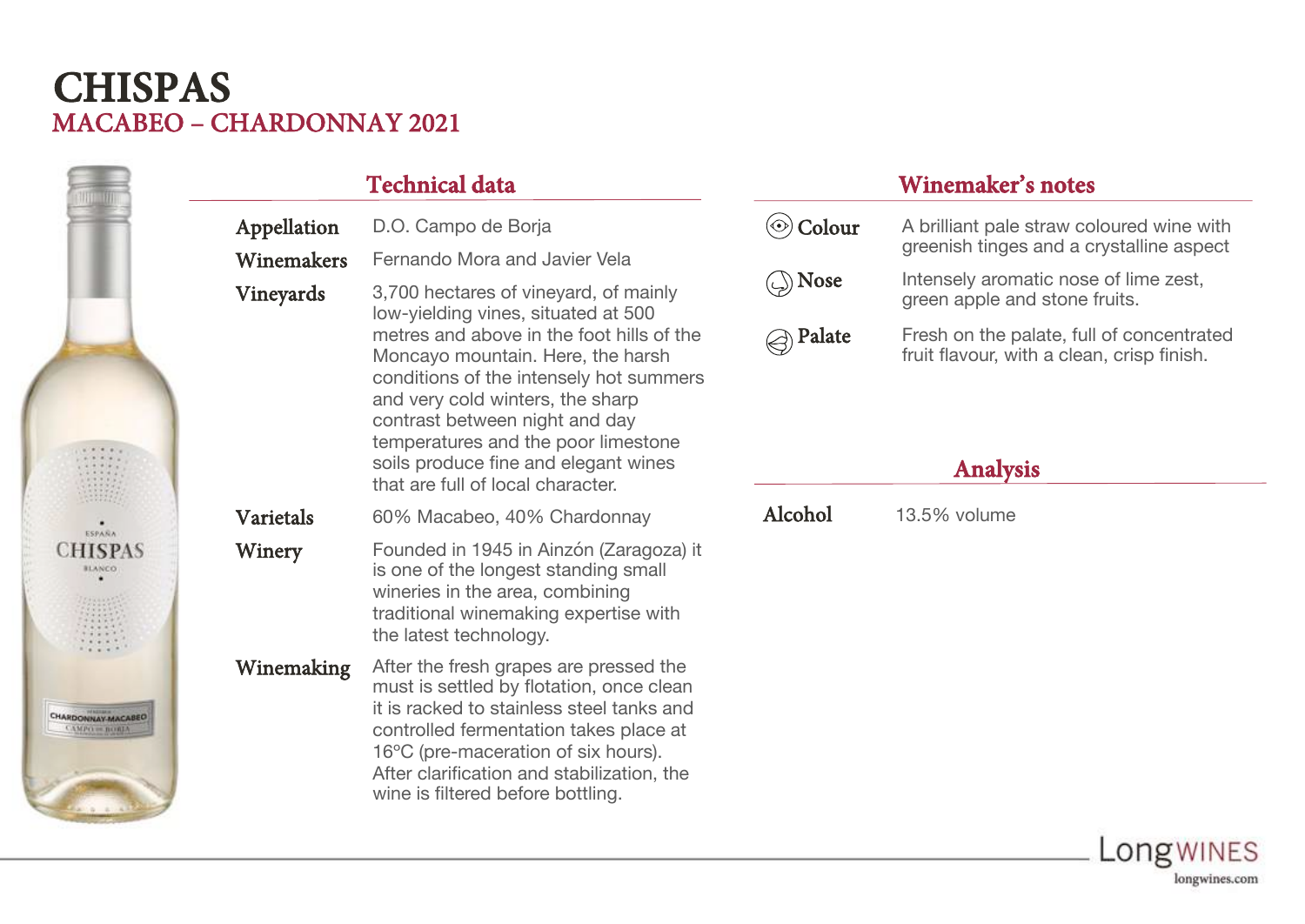## GARNACHA ROSADO 2021 **CHISPAS**

|                                                 | <b>Technical data</b> |                                                                                                                                                                                                                                                                                                                                | <b>Winemaker's notes</b>                  |                                                                                     |  |
|-------------------------------------------------|-----------------------|--------------------------------------------------------------------------------------------------------------------------------------------------------------------------------------------------------------------------------------------------------------------------------------------------------------------------------|-------------------------------------------|-------------------------------------------------------------------------------------|--|
|                                                 | Appellation           | D.O. Campo de Borja                                                                                                                                                                                                                                                                                                            | $\circledcirc$ Colour                     | Rose pink with brilliant clarity.                                                   |  |
|                                                 | Winemakers            | Fernando Mora and Javier Vela                                                                                                                                                                                                                                                                                                  | $\langle \cdot \rangle$ Nose              | Vibrant cherry and strawberry fruit with                                            |  |
|                                                 | Vineyards             | 3,700 hectares of vineyard, of mainly<br>low-yielding vines, situated at 500                                                                                                                                                                                                                                                   |                                           | hints of fresh herbs, showing good<br>varietal character.                           |  |
| 11111                                           |                       | metres and above in the foot hills of the<br>Moncayo mountain. Here, the harsh<br>conditions of the intensely hot summers<br>and very cold winters, the sharp<br>contrast between night and day<br>temperatures and the poor limestone<br>soils produce fine and elegant wines                                                 | $\textcircled{\scriptsize\diagup}$ Palate | Fresh, long and concentrated with a<br>very pleasant mouth feel.<br><b>Analysis</b> |  |
|                                                 |                       | that are full of local character.                                                                                                                                                                                                                                                                                              |                                           |                                                                                     |  |
| SRARA                                           | <b>Varietals</b>      | 100% Garnacha                                                                                                                                                                                                                                                                                                                  | Alcohol                                   | 13.5% volume                                                                        |  |
| <b>CHISPAS</b><br><b>BOSADO</b>                 | Winery                | Founded in 1945 in Ainzón (Zaragoza) it<br>is one of the longest standing small<br>wineries in the area. Garnacha<br>specialists (72% of production), they<br>combine traditional winemaking<br>expertise with the latest technology.                                                                                          |                                           |                                                                                     |  |
| <b>GARNACHA ROSADO</b><br><b>CAMPO IN BORDA</b> | Winemaking            | Cold maceration over 8 days with the<br>skins to extract colour and aromas.<br>The must is drawn off and racked using<br>the flotation system. Once the must is<br>clean, temperature controlled alcoholic<br>fermentation takes place in stainless<br>steel tanks at 18°C. The wine is<br>clarified, stabilized and filtered. |                                           | ODOWINES                                                                            |  |